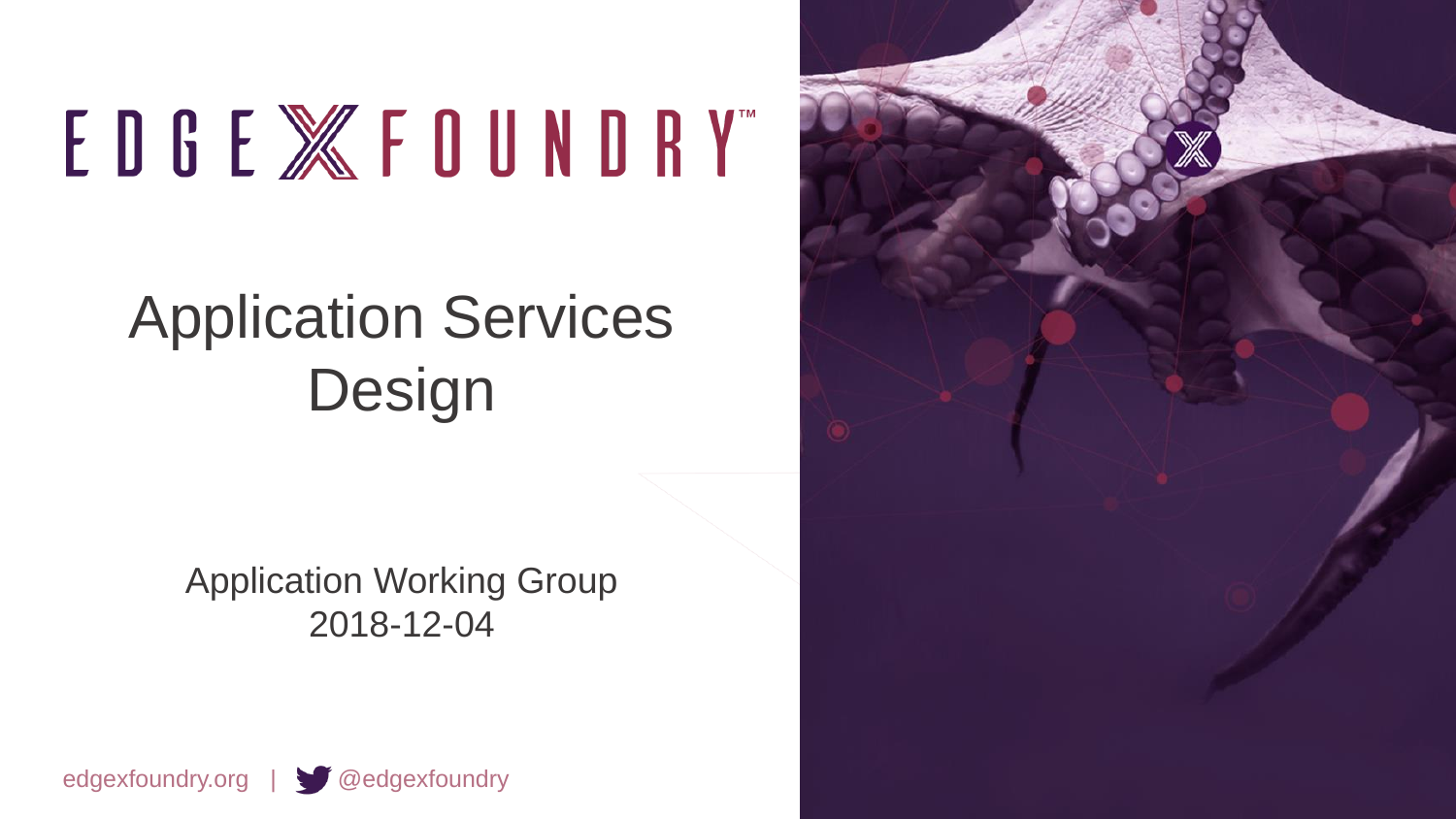# LF Antitrust Policy Notice

• EdgeX Foundry meetings involve participation by industry competitors, and it is the intention of the Linux Foundation to conduct all of its activities in accordance with applicable antitrust and competition laws. It is therefore extremely important that attendees adhere to meeting agendas, and be aware of, and not participate in, any activities that are prohibited under applicable US state, federal or foreign antitrust and competition laws.

Examples of types of actions that are prohibited at EdgeX Foundry meetings and in connection with Linux Foundation activities are described in the Linux Foundation Antitrust Policy available at http://www.linuxfoundation.org/antitrust[policy. If you have questions about these matters, please contact your company](http://www.linuxfoundation.org/antitrust-policy) counsel, or if you are a member of the Linux Foundation, feel free to contact Andrew Updegrove of the firm of Gesmer Updegrove LLP, which provides legal counsel to the Linux Foundation.

•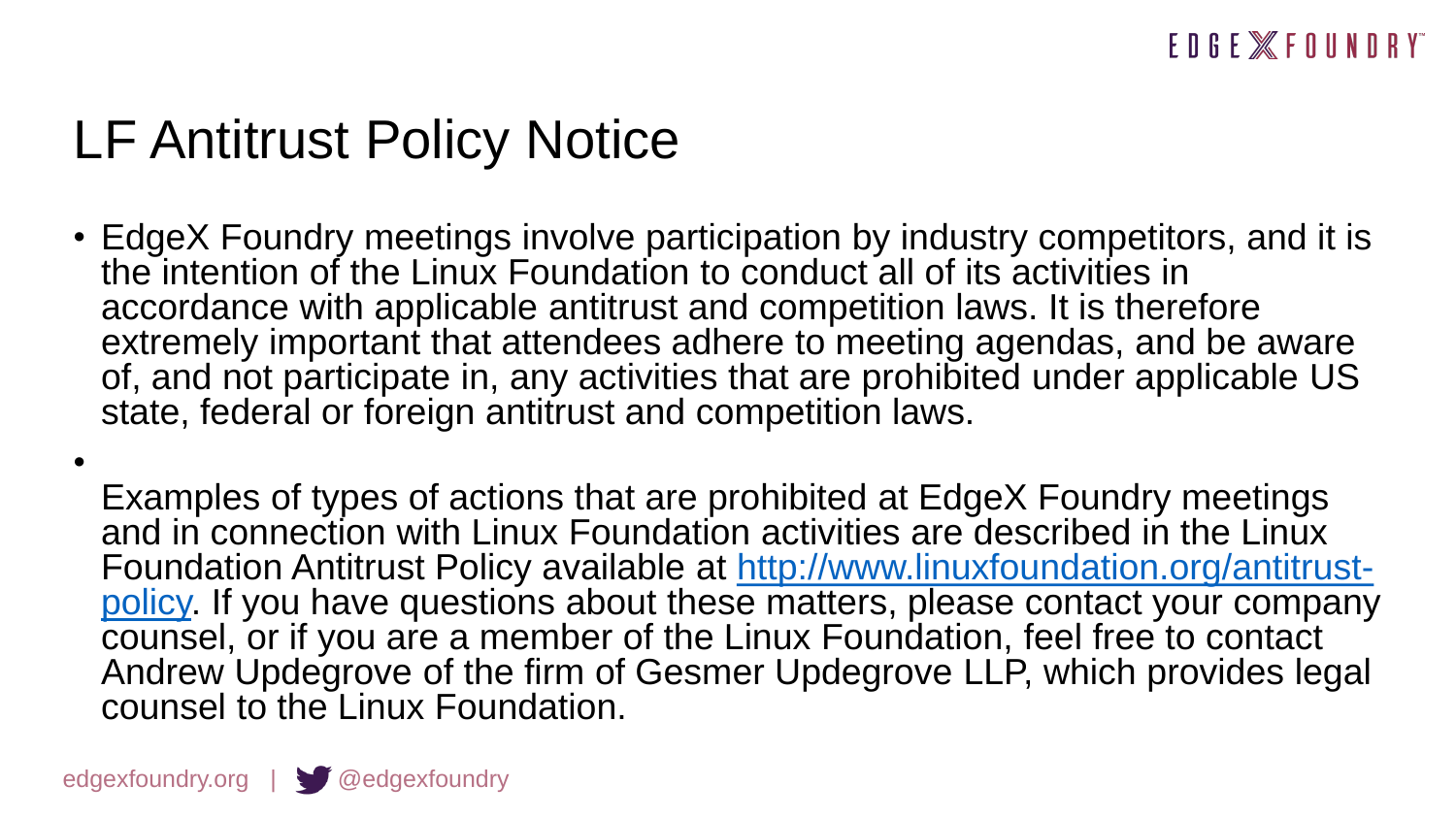#### EDGE **WEDUNDRY**

# Meeting Logistics

• Time: December 4, 2018 11am PDT – 12am PDT

Join from PC, Mac, Linux, iOS or Android:<https://zoom.us/j/611544838> Or iPhone one-tap :

```
US: +16465588656,,611544838#
```

```
or +16699006833,611544838#
```
Or Telephone:

Dial(for higher quality, dial a number based on your current location):

```
US: +1 646 558 8656
```

```
or +1 669 900 6833
```

```
or +1 855 880 1246 (Toll Free)
```

```
or +1 877 369 0926 (Toll Free)
```
Meeting ID: 611 544 838

International numbers available:<https://zoom.us/u/aoLL4E9yo>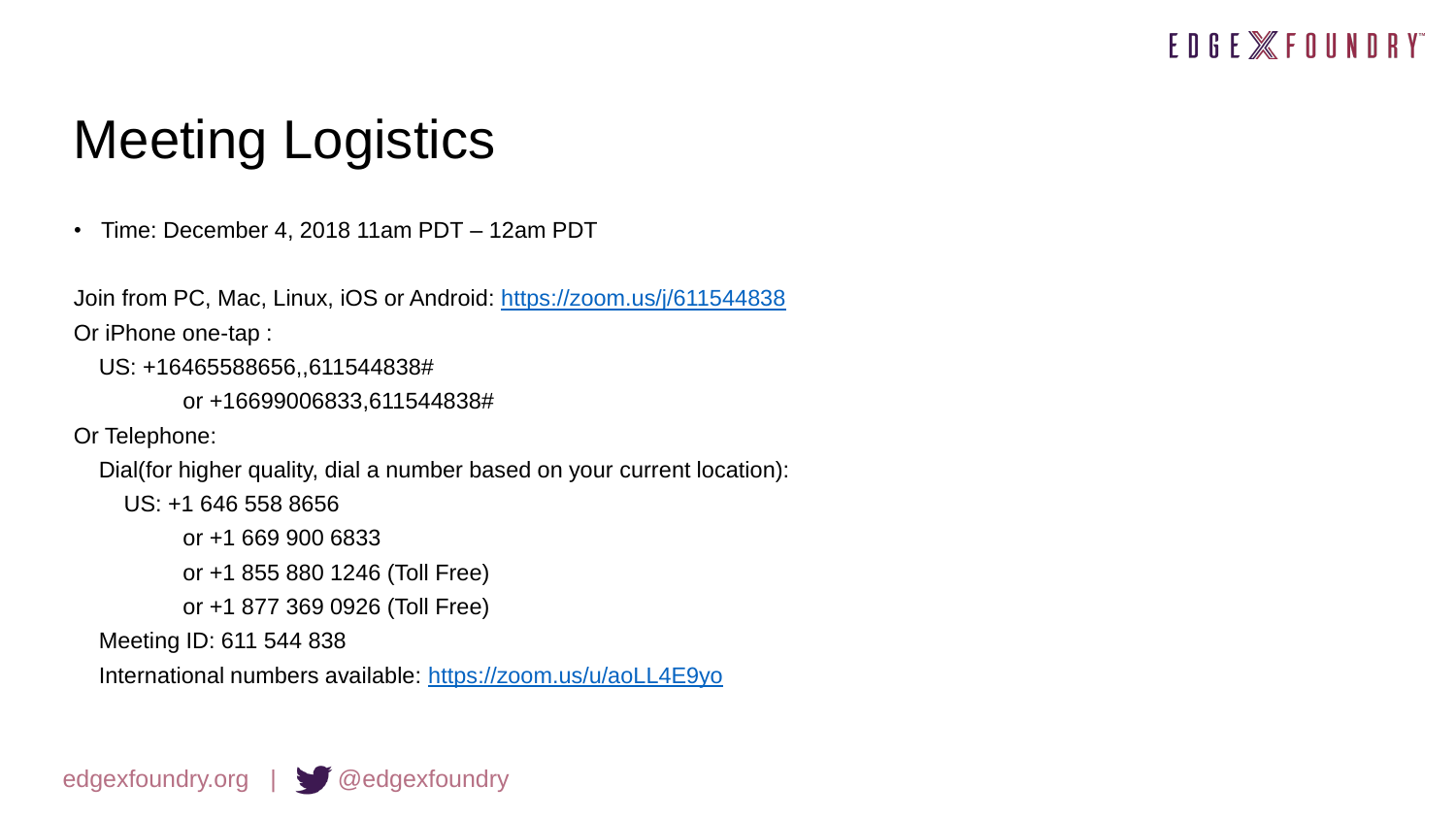

Vault

### EdgeX – Application Services



edgexfoundry.org | @edgexfoundry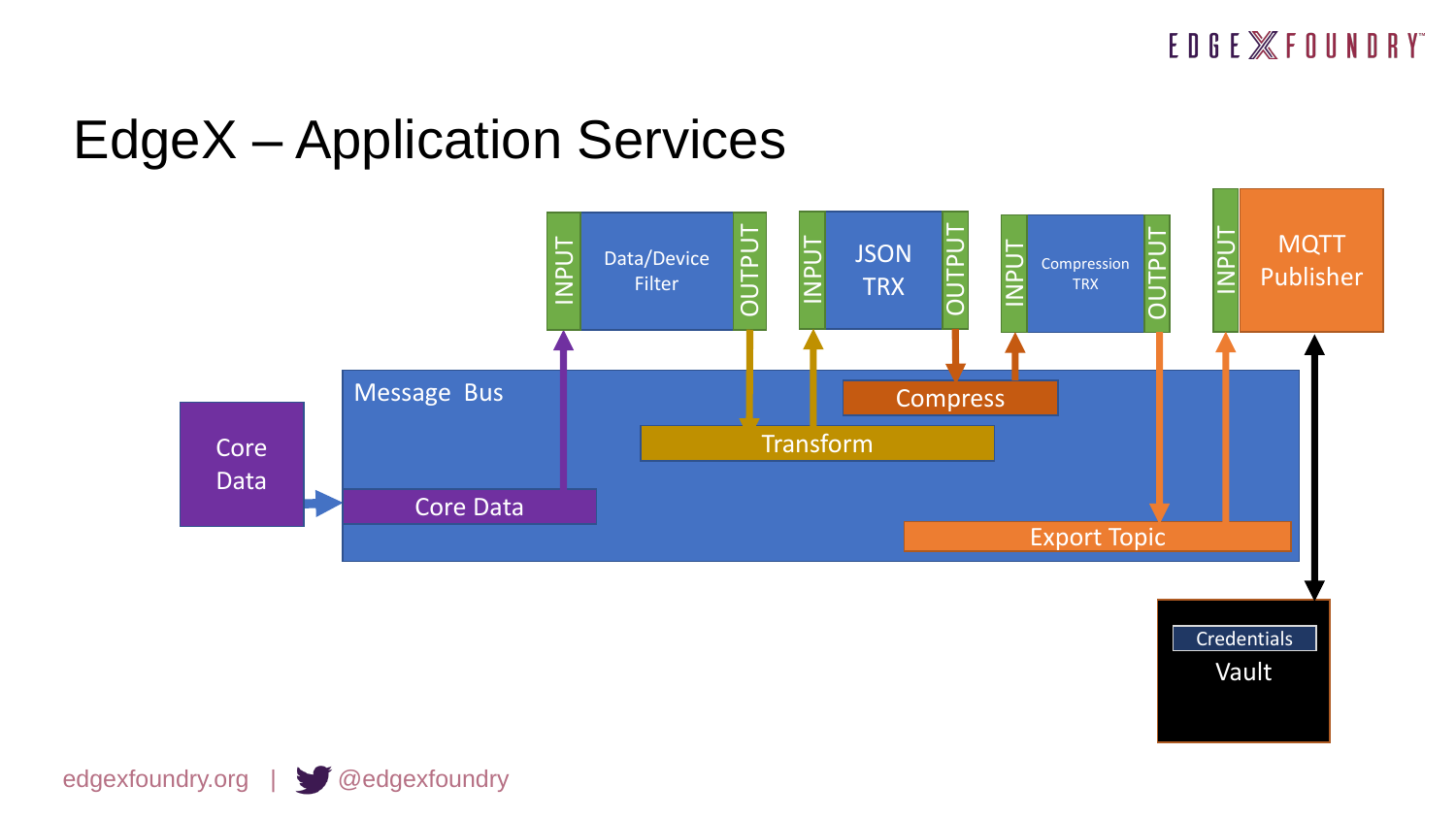# Message Bus Config

- Set of preconfigured Topics/Channels
	- Core data
	- Validated Core data
	- Transform
	- Compress
	- Export
	- Custom 1…n?
	- Create topics on boot and provide config mechanism (bootstrapping process)
	- At the moment core data uses one single topic/channel in 0MQ
	- Abstraction layer between Mbus and Microservices
- Security Who can connect to Message bus?
	- Pick a message bus which supports security and implement in future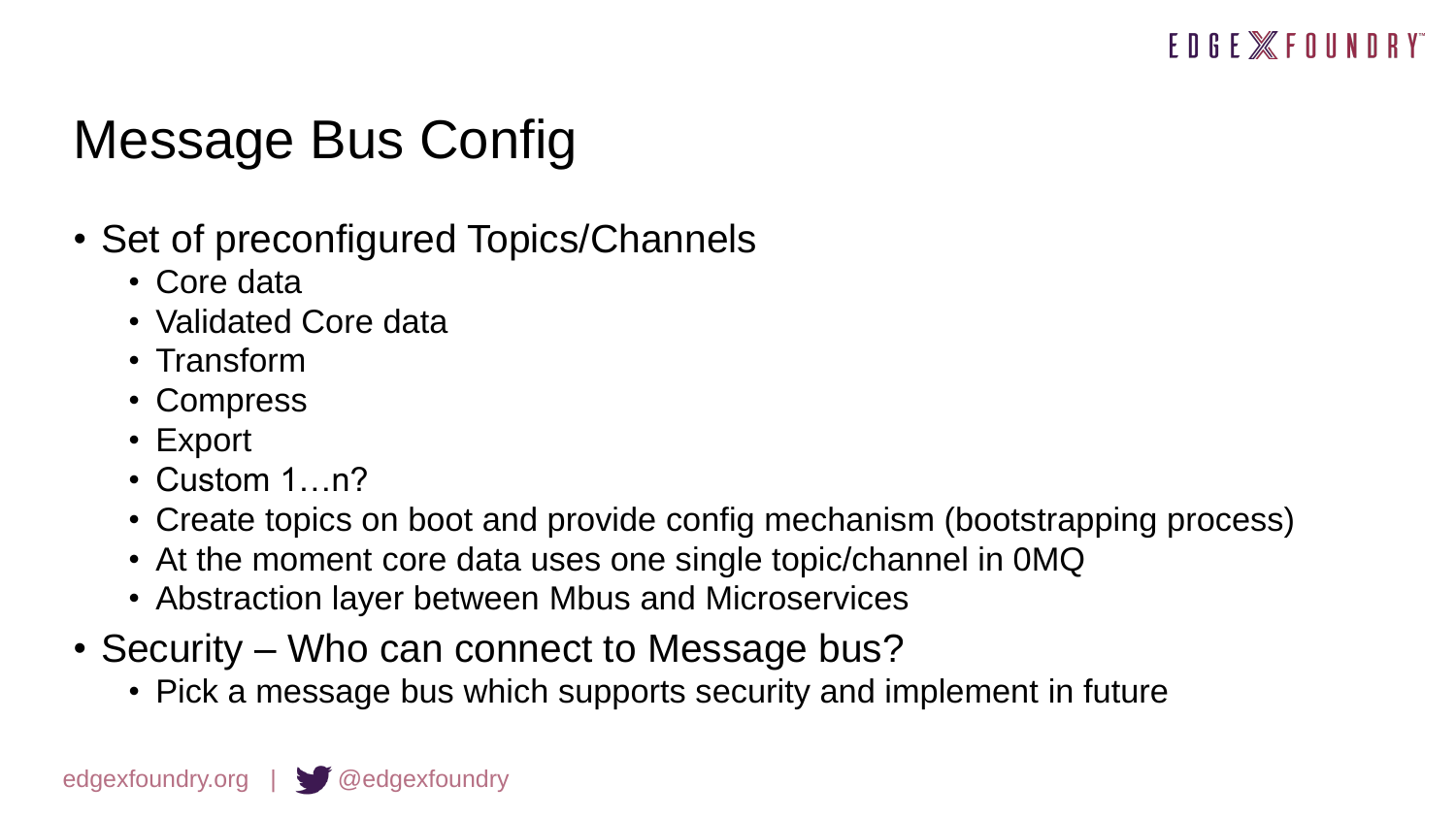### Discussion on Message Bus

- How to discover the topics/channels on the Message bus
	- Register to Sys-config or use consul
	- Provide example set of topics which are not mandatory
- ZeroMQ Issue reported running it on Windows (40% developers target windows - developer survey).
	- ZeroMQ can run in container in Windows
	- Docker has performance issues on Windows (order of magnitude slower last year data)
	- There is ZeroMQ installer for Windows Need to test and talk to Jim on the issue he reported.
- Pluggable Implementation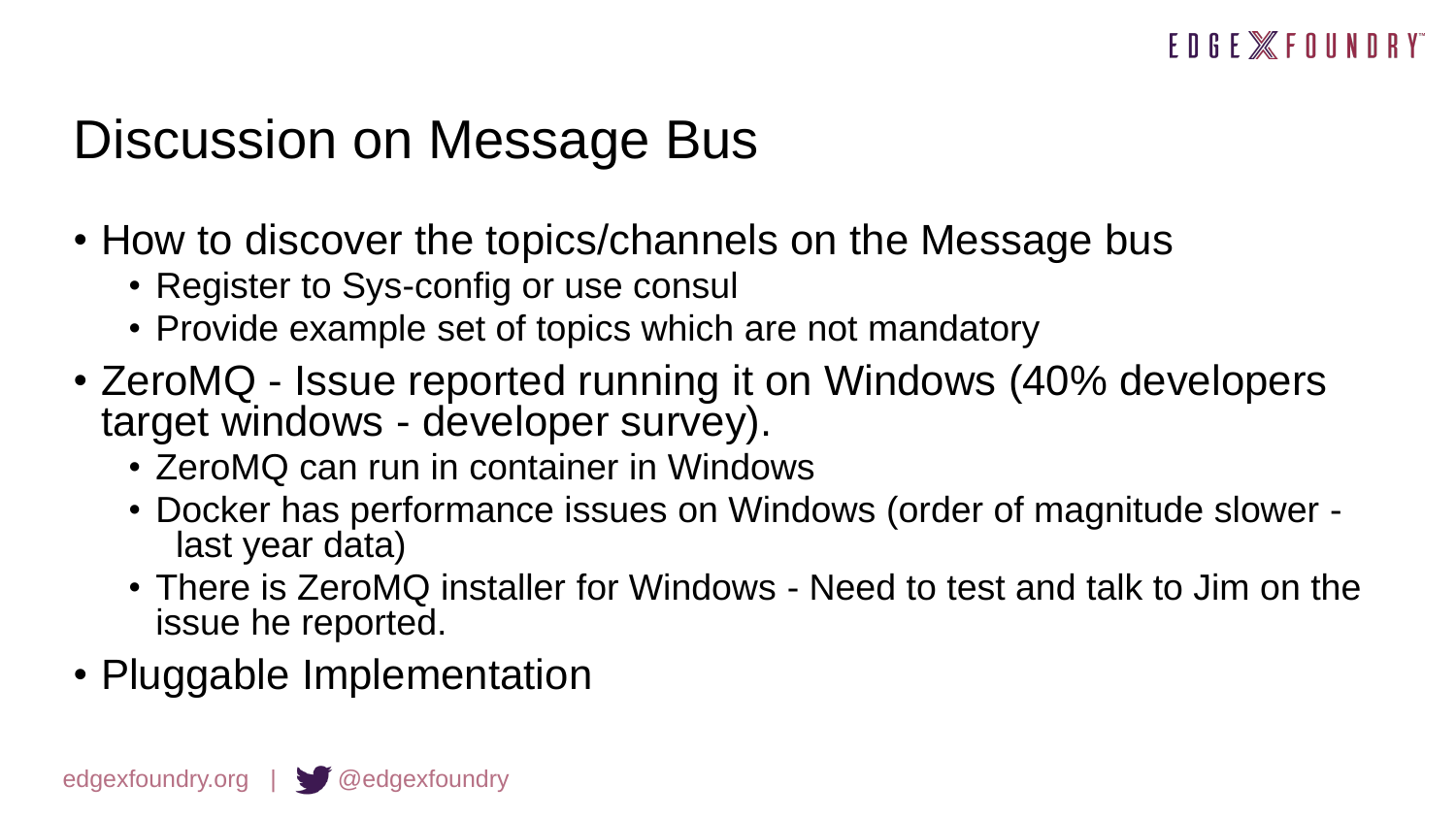# Discussion on Message Bus

- Message Bus Single vs Multiple
- Pluggable Implementation
	- Need an SDK, share library, shared objects
	- Abstraction interface and APIs
- Properties that Implementation Offers:
	- Architecture Support (x86/ARM, 64/32bit)
	- Footprint
	- **Scalability**
	- Guaranteed Delivery
	- OS Support (Linux/Win)
	- Ordering
	- Language Support (Go, C)
	- Footprint
	- QoS
	- Performance

#### •Filtering

- Tenancy,
- Security,
- **Connection**

•First implementation: split everything in export-distro except MQTT into independent services that use the MQTT exporter for the message bus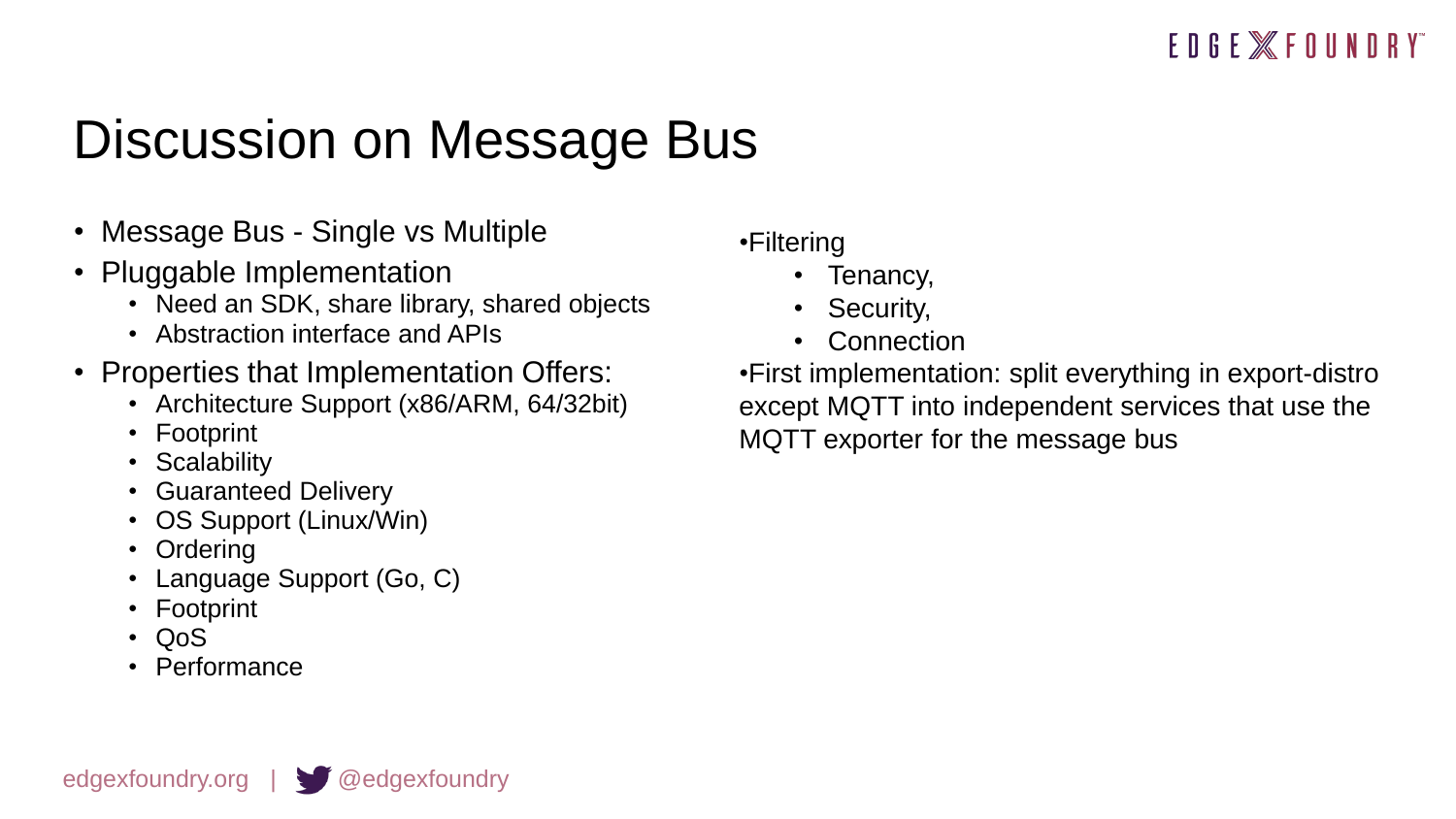#### EDGE **ET FOUNDRY**

### Message Bus Options

| <b>Name</b>     | Licence            | <b>Size</b>      | Prd. Ready | Lang.        | <b>Client</b>                                            | <b>OS Support</b>                    |
|-----------------|--------------------|------------------|------------|--------------|----------------------------------------------------------|--------------------------------------|
| 0MQ             |                    |                  |            |              |                                                          |                                      |
| Nanomsg         |                    |                  |            |              |                                                          |                                      |
| <b>GRPC</b>     |                    |                  |            |              |                                                          |                                      |
| Thrift          |                    |                  |            |              |                                                          |                                      |
| DPS (Intel)     |                    |                  |            |              |                                                          | https://github.com/intel/dps-for-iot |
| Mosquito        | EPL/EDL            | very lightweight | Yes        | $\mathsf{C}$ |                                                          | Linux, Win, Mac                      |
| Paho            | EPL-1.0            | lightweight      | Yes        | $\mathsf{C}$ | C, Go, Java,                                             | Linux, Win, Mac (client)             |
| Apache ActiveMQ | Apache License 2.0 |                  | Yes        | Java         | Java, C, C++, C#,                                        | Linux, Win, Mac                      |
| Apache Apollo   |                    |                  |            |              |                                                          |                                      |
| RabbitMQ        | MPL 1.1.           | lightweight      | Yes        | Erlang       | Erlang, Java, .NET, PHP, Python,<br>JavaScript, Ruby, Go | Linux, Win, Mac                      |
| Qpid            | Apache License 2.0 |                  |            | J, C++       |                                                          | Linux, Win, Mac                      |
| <b>NATS</b>     | Apache License 2.0 | lightweight      | Yes        | Go           |                                                          | Linux, Win, Mac                      |



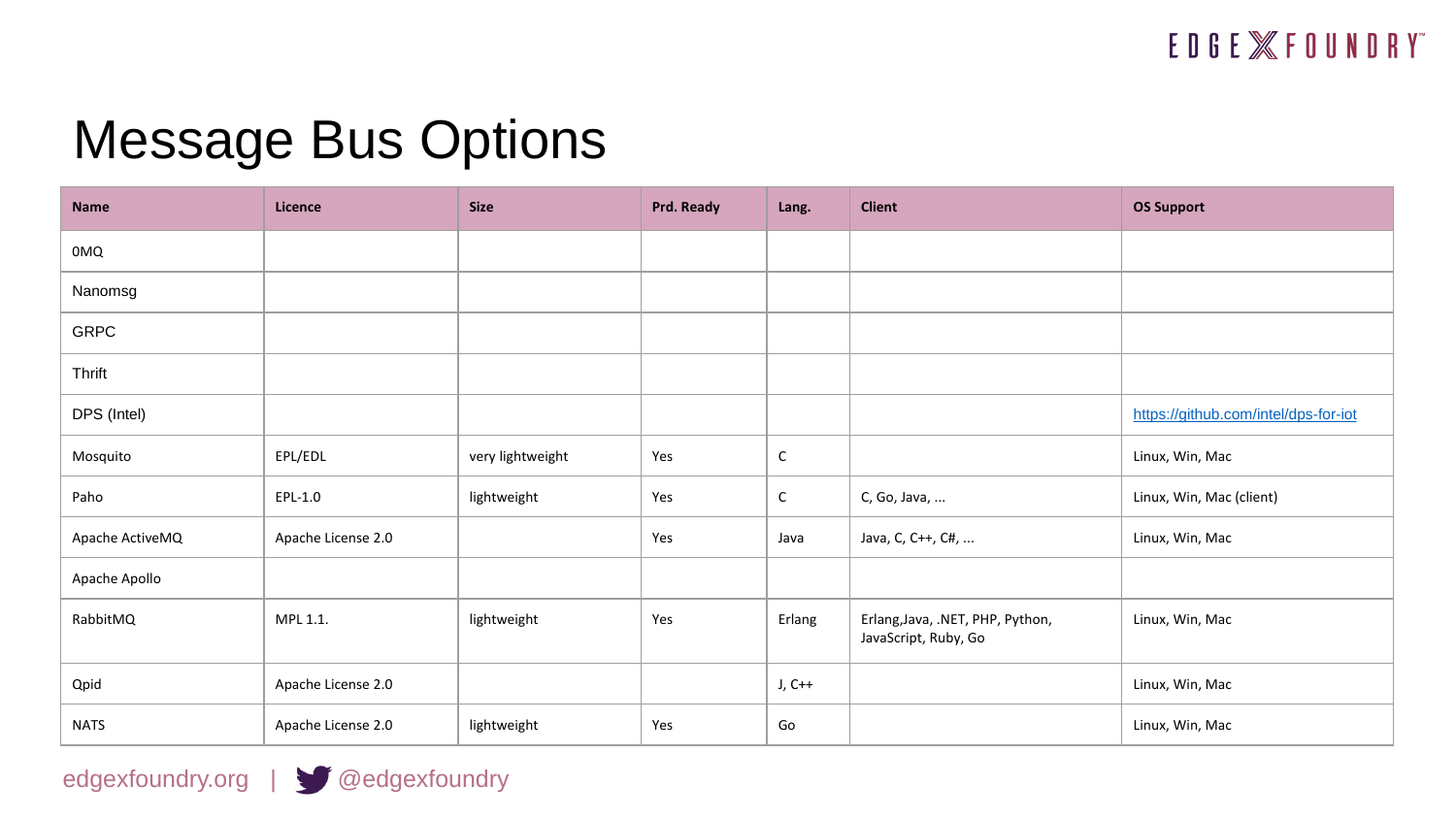#### EDGE **WFOUNDRY**

# Data Device Filter

- Data device Filter service is used for data filtering:
	- Only give me readings from device A
	- Filter by Value
	- Only give me readings regarding temperature
	- Only give me readings from devices which belong to user A

• …

- Should we have multiple Data Device filter Services? Yes
- Should the different services output to different message bus topics/channels?
- Should this microservice be implemented as example of Serverless function?

edgexfoundry.org  $\sqrt{a}$  edgexfoundry

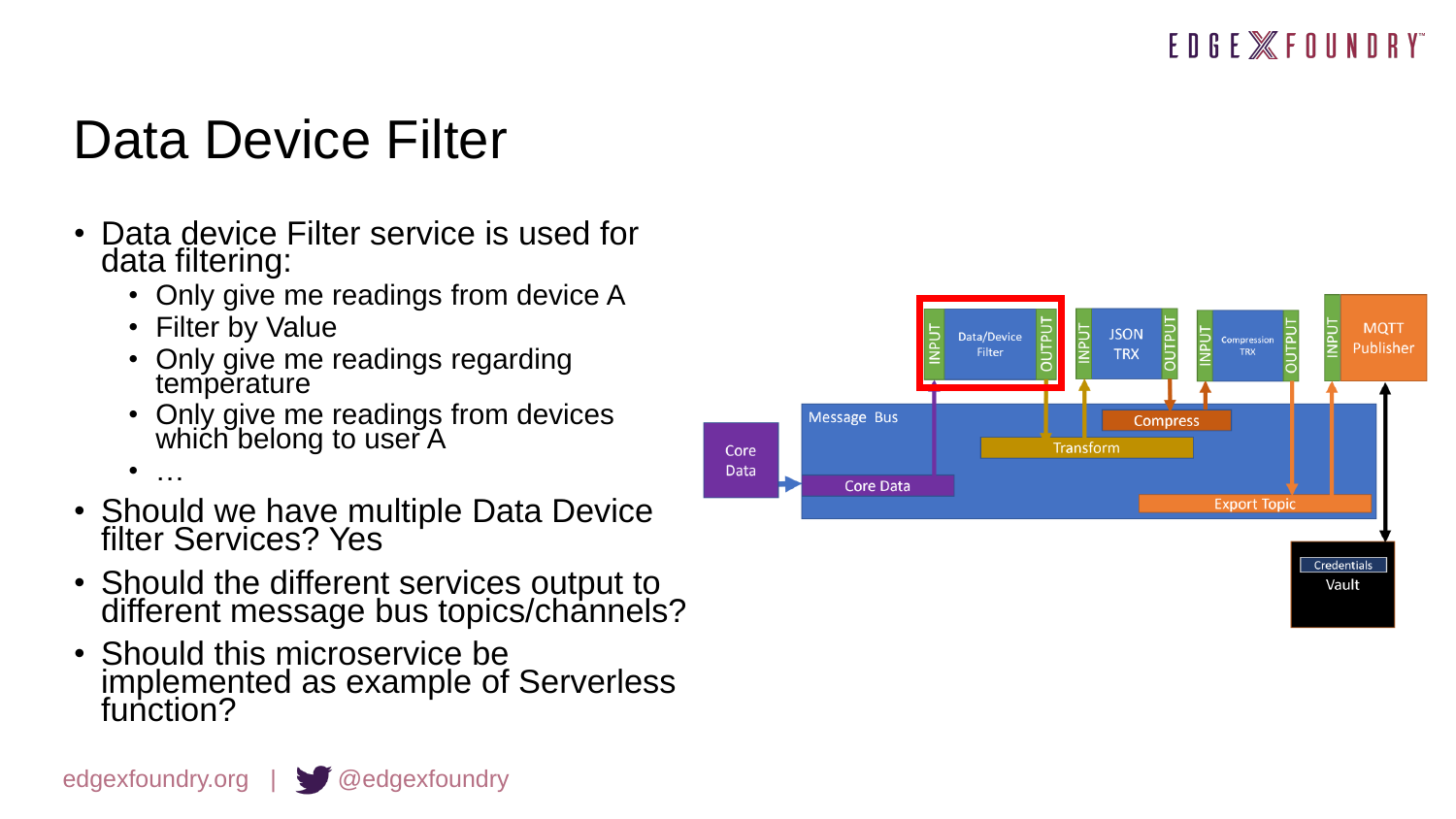#### EDGE **WFOUNDRY**

# Transformation Service (JSON)

- Transformation Service transforms the validated data:
	- Convert C to F values
	- Convert meter to feet values
	- Convert CBOR to Protobuf
	- Converts data to
		- JSON
		- XML
		- CSV
		- $\bullet$  . . . . . .
- Enrich (add device metadata to reading)
- Use Go Kit Framework

edgexfoundry.org | @edgexfoundry

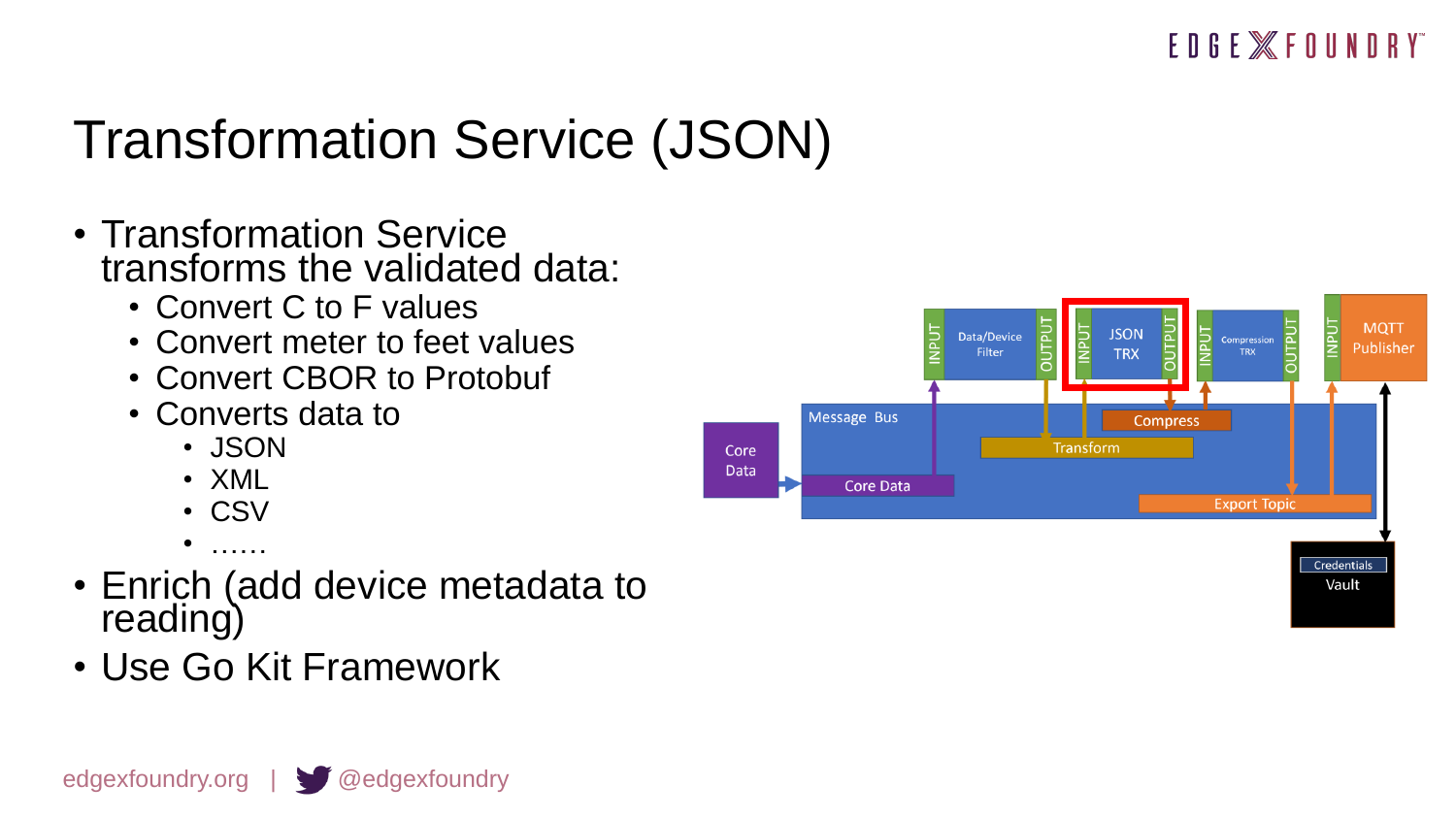#### EDGE **WFOUNDRY**

# Compress Service

- This services does compression as a final part of data processing in the application services before exporting data to the target
- really different kind of transformation
- Use Go Kit Framework